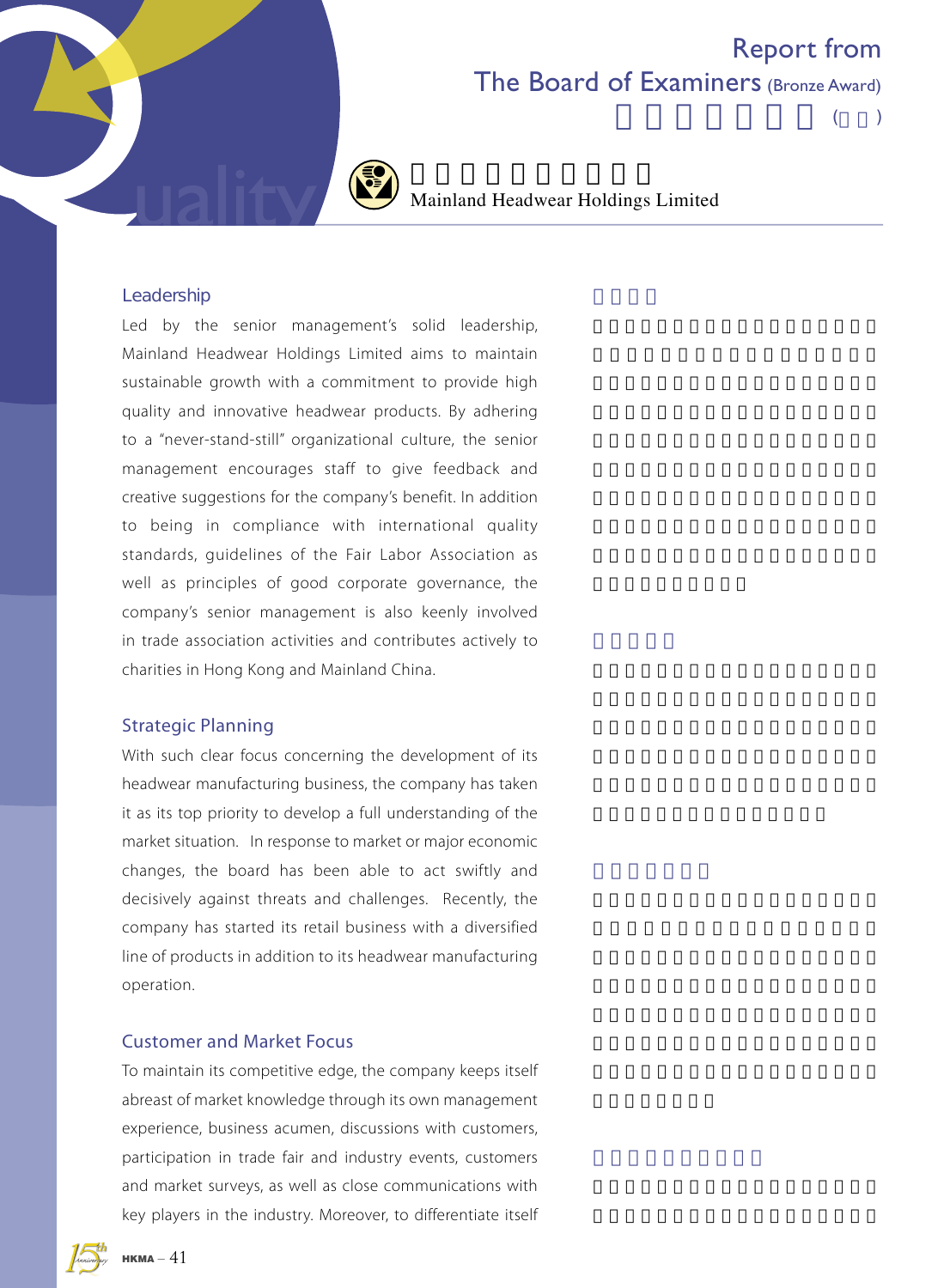

# Report from The Board of Examiners (Bronze Award)

 $($ 

from its competitors, the company interacts frequently with key customers by providing consultations on the latest industry trends and developments.

### Measurement, Analysis, and Knowledge Management

To enhance production performance, Mainland Headwear invests heavily on production technology and equipment upgrades to establish a good data-recording system. Furthermore, to keep itself aligned with international standards, the company has adopted quality-control practices that are applied in six stages of production.

### Human Resource Focus

Other than providing orientation sessions to new staff to educate them on the company's corporate visions, missions and values, the company also frequently conducts onthe-job-training and briefings to keep staff abreast of new developments. The company also maintains an incentive scheme and personal development programmes to enable employees to fulfill their personal potentials. To enhance internal communications, the company maintains a suggestion box for employees to voice grievances. Through the establishment of its dormitories and dining facilities, Mainland Headwear is proud of its ability to create and maintain an atmosphere of a closely knitted family within the company.

#### Process Management

Mainland Headwear runs a one-stop supply chain that includes design, material sourcing, manufacturing, packaging and logistics. Production and work processes are based on ISO9001 and 5S to systematically control and improve processes. It has also made significant efforts in